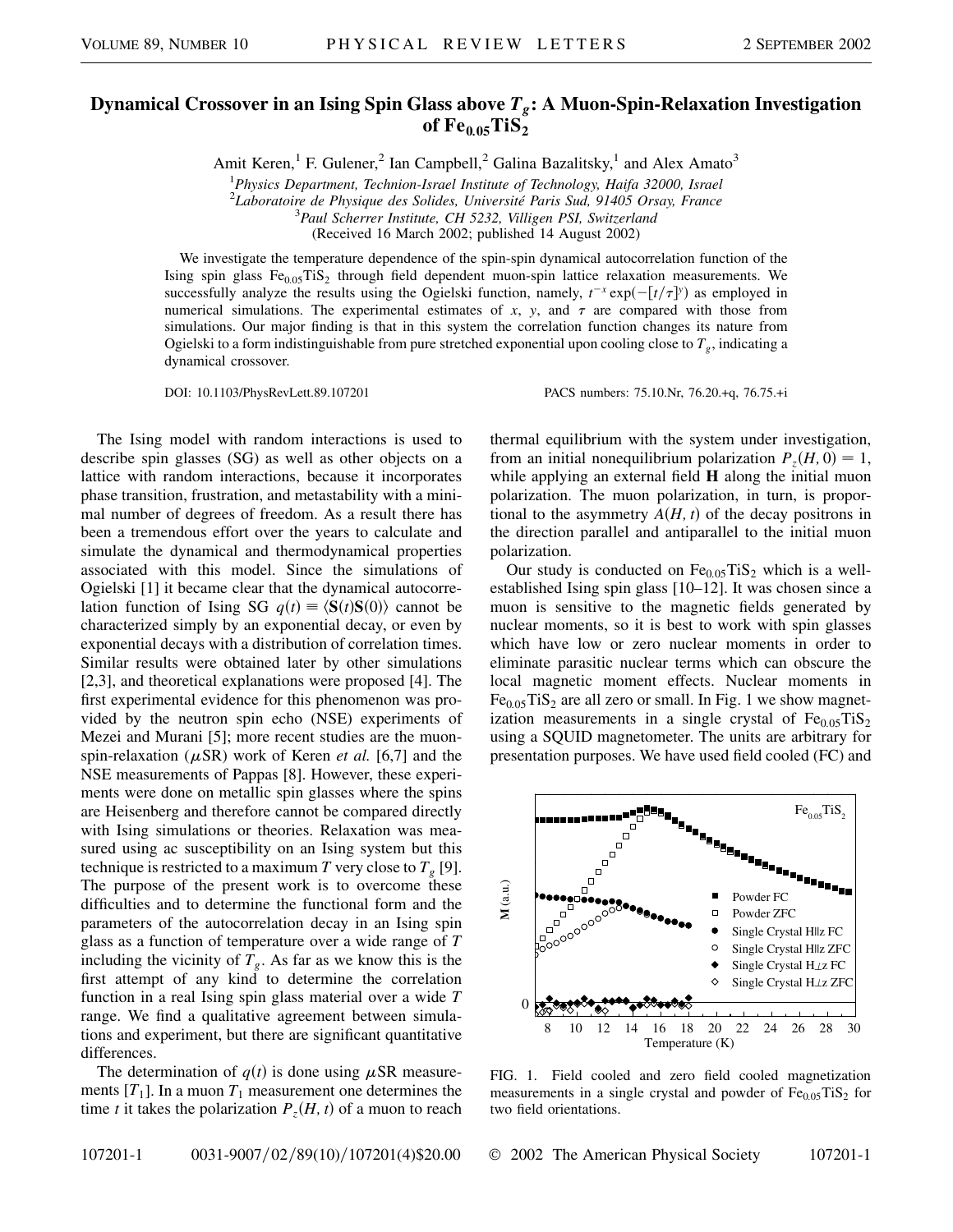zero field cooled (ZFC) procedures, and the field is applied both parallel and perpendicular to the easy axis **z**. When the field is perpendicular to **z** we cannot detect magnetization in either the FC or the ZFC measurements. In contrast, when the field is parallel to **z** the compound behaves as a standard SG with a cusp at  $T<sub>g</sub> = 13.5$  K and deviation between the FC and ZFC measurements below  $T_g$ . For our  $\mu$ SR measurements we used a powder of the same nominal concentration, which had a  $T_g =$ 16 K. The magnetization data in the powder are also depicted in Fig. 1. The value of  $T_g$  and the highest field applied in our experiment obey the condition  $\mu_{eff} H < kT_g$ , where  $\mu_{\text{eff}} \simeq 4 \mu_B$  [11] is the magnetic moment of the Fe ions. This condition ensures that the experiment is in the zero field limit, as far as the electronic system is concerned [12].

Representative  $A(H, t)$  measurements in  $T = 25.09(1)$ and  $17.05(1)$  K and at various fields are shown in Figs.  $2(a)$ and 2(b) on a semilog scale. Clearly, *H* affects the time dependence of the muon polarization very strongly, especially at 17 K. As *H* increases, the relaxation rate of the asymmetry decreases. In addition, at 17 K, wiggles are observed in the data at early times and low fields.

Our preliminary data analysis relies on the expression

$$
P_z(H, t) = P_z[t/T_1(H)],
$$
 (1)

 $\Phi(t) \equiv \gamma_{\mu}^2 \langle \mathbf{B}^d_{\perp}(t) \mathbf{B}^d_{\perp}(0) \rangle$  (2)

where  $1/T_1$  is given by the Fourier transform (FT) of the field-field dynamical autocorrelation function

0.1 1 10 0.05 0.10 0.15 0.20 0.25 180 360 720 1440 2880 5760 T=17.05(1)(K) (b) Asymmetry Time (µsec) 0.05 0.10 0.15 0.20 0.25 T=25.09(1)(K) (a) H(G)= 7 90

FIG. 2. Asymmetry versus time on a semilogarithmic scale in two temperatures for various longitudinal magnetic fields. The solid lines are fits to the model described in the text.

evaluated at  $\gamma_{\mu}H$  (for detailed discussion, see Ref. [7]). Here  $\mathbf{B}_{\perp}^d$  is the dynamical part of the magnetic field at the muon site perpendicular to **H**;  $\gamma_{\mu} = 85.162 \text{ MHz/KG}$  is the muon gyromagnetic ratio. This expression is valid in the *long time* limit, namely, when  $\Phi(t)$  is much smaller than its initial value. Since there are no cross correlations in spin glasses we expect  $\Phi(t) \propto q(t)$ . If, for example,  $q(t)$  is exponential, then  $\Phi(t) = 2\Delta^2 \exp(-t/\tau)$ , where  $2\Delta^2 =$  $\gamma^2_\mu \langle \mathbf{B}^2_\perp \rangle$ , and

$$
\frac{1}{T_1(H)} = \frac{2\Delta^2 \tau}{1 + (\gamma_\mu \tau H)^2}.
$$
 (3)

However, in a spin glass, the muon could stop in a variety of environments and *a priori* can experience different instantaneous fields or correlation times. By allowing for a distribution  $\rho$  of  $\Delta$  and/or  $\tau$  we can obtain the average polarization

$$
\overline{P}(H,t) = \iint \rho(\Delta,\tau) P\left(\frac{2\Delta^2 \tau t}{1 + (\gamma_{\mu}\tau H)^2}\right) d\Delta d\tau.
$$
 (4)

The important aspect of this expression is that for asymptotic fields  $\gamma_{\mu}H \gg 1/\tau^{\min}$ , where  $\tau^{\min}$  is the shortest correlation time in a distribution of exponential relaxations, we expect the scaling relation

$$
P(H, t) = P(t/H^{\gamma})
$$
 (5)

with  $\gamma = 2$ . This value of  $\gamma$  is obtained regardless of the distribution  $\rho(\Delta, \tau)$ . Therefore, any strong deviation from this scaling relation is an indication that exponential relaxations with a distribution of correlation times is not an adequate description of the spin autocorrelation function and other options should be explored.

Two interesting options are (i) a cutoff power law correlation, namely,  $\Phi(t) \sim t^{-x} f(t/\tau)$ , where f is a cutoff function; the FT of this function falls off like  $1/H^{1-x}$  at high fields, so  $\gamma = 1 - x < 1$ . (ii) The stretched exponential  $\Phi(t) \sim \exp[-(t/\tau)^y]$ ; the FT of this function behaves like  $1/H^{1+y}$  at high fields, therefore  $\gamma = 1 + y > 1$ .

Indeed, the field time scaling relations of Eq. (5) are shown to hold at *high fields* and *late times* in Figs. 3(a) and 3(b) for the corresponding data sets presented in Fig. 2. We find that  $\gamma$  is very different from 2 in both cases; at  $T = 17$  K,  $\gamma = 1.2(1)$ , and at  $T = 25$ ,  $\gamma = 0.6(1)$ . Therefore, as mentioned above, the correlation function cannot be described by exponentials with single or multiple correlation times. While  $\gamma$ 's which are smaller than 2 were found before [6,8], this is the first observation of  $\gamma$ that changes from below 1 to above 1 as a function of temperature. It indicates a dynamical crossover upon cooling in the asymptotic behavior of the Fourier transform of the correlation function, or, equivalently, in the early time behavior of  $\Phi(t)$ .

However, Eq. (5) cannot account for the wiggles seen in the data in Fig. 2(b) and the data seem to hold more information. Physically, the relaxation proceeds as a succession of abrupt single spin flip events. The source of the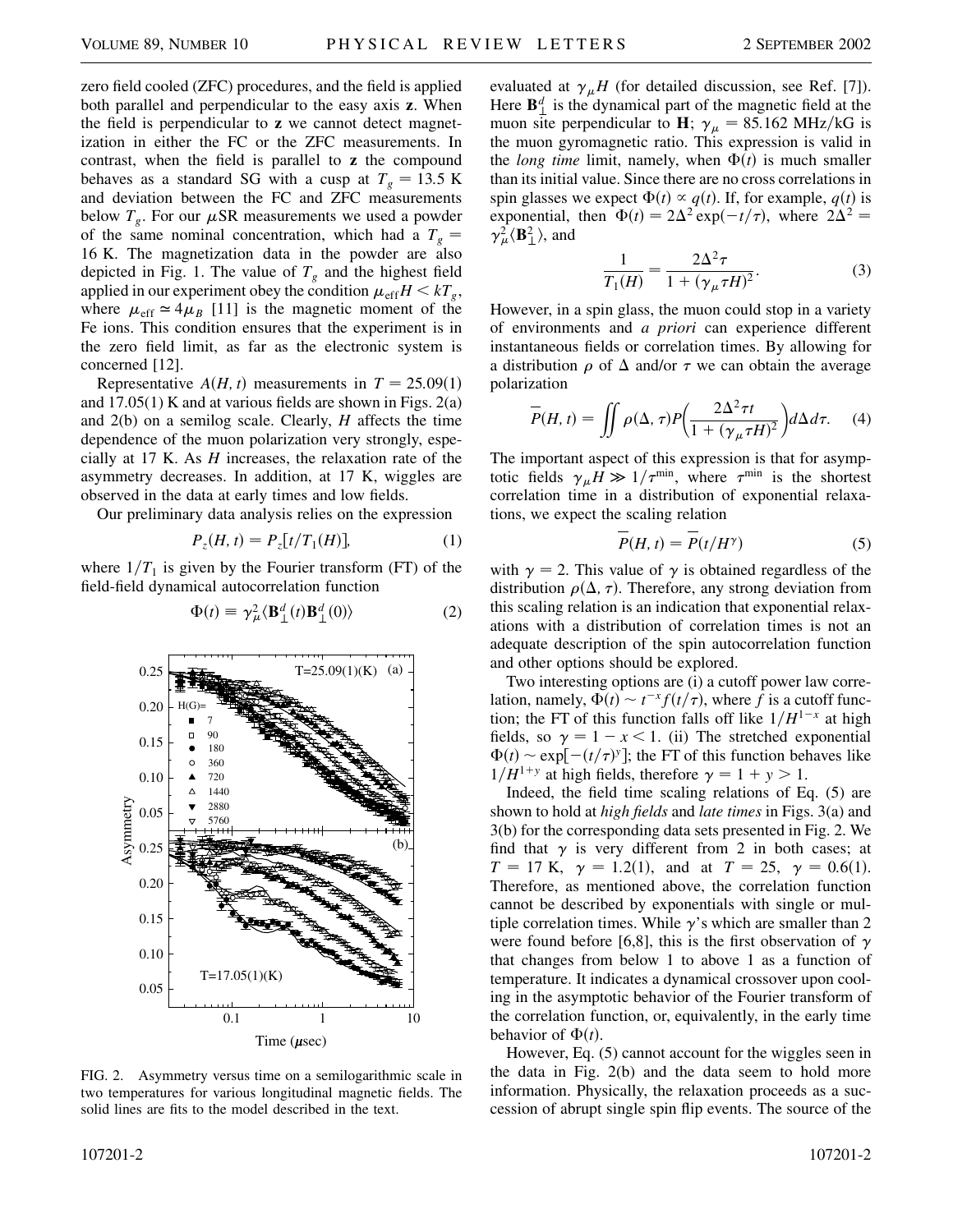

FIG. 3. The asymmetry from Fig. 2 plotted as a function of  $t/H^{\gamma}$  for fields higher than 180 G. (a) At  $T = 25.09$  K all data sets collapse into one function for  $\gamma = 0.6$ . (b) The same happens in  $T = 17.05$  K provided that  $\gamma = 1.2$ . The inset shows the parameter  $C$  on a semilog scale vs the power  $x$  as obtained from the fits of Eq. (8) to the data.

wiggles are those muons for which the transverse magnetic field has not yet flipped abruptly during a muon rotation period. These muons will oscillate around the vector sum of both internal and external fields at a frequency  $\omega$  =  $\gamma_{\mu}$ |**H**+**B**<sup>*d*</sup>|. But since **B**<sup>*d*</sup> is a random field with zero average, its contribution will show up as a damping of the wiggles, while the frequency of the wiggles will be at  $\omega = \gamma_{\mu}H$ . Roughly, if there is a cutoff time  $\tau$ , then by the time  $t > \tau$  an abrupt flip has occurred for each muon. Therefore, a wiggle pattern will not be seen for longer times. As a result, the observation of a ''wiggle'' pattern up to time *t* is the proof that a significant fraction of local moments have not flipped abruptly within this time scale, and the additional information they provide is a model independent estimate of the cutoff time.

In order to account for both the scaling and the wiggles simultaneously we must apply the equation developed in Ref. [7]. There it was shown that the relation between  $A(H, t)$  and  $\Phi(t)$  is via the expression

$$
A(H, t) = A_0 \exp\{-\left[\Gamma(H, t)t\right]^\beta\} + B_g,\tag{6}
$$

where

$$
\Gamma(H,t)t = \int_0^t (t-t')\Phi(t')\cos(\gamma Ht')dt'.\tag{7}
$$

At *late times*, one finds that  $\Gamma(H, t) \rightarrow 1/T_1(H)$  restoring Eq. (1). In addition, Eqs. (6) and (7) lead to the dynamical Kubo-Toyabe behavior under the appropriate site averaging [13]. As for the other parameters:  $A_0$  is the initial asymmetry,  $B_{\varrho}$  is background due to muons that missed the sample,  $\beta$  is a phenomenological fit parameter introduced since at high temperatures, where  $\Gamma(H, t) =$  $1/T_1(H)$ , the muon relaxation is a stretched exponential. In order to account for the data at all temperatures we assume the Ogielski correlation function

$$
\Phi(t) = 2ct^{-x} \exp[-(t/\tau)^y]. \tag{8}
$$

Although this function is not well defined at  $t = 0$ , the integral in Eq. (7) exists. According to our scaling based conclusions above, the fits should yield  $x \approx 0$  and  $y = 0.2$ at  $T = 17$  K, and  $x = 0.4$  and  $y \ge 0$  at  $T = 25$  K.

We fit Eq. (6) with Eqs. (7) and (8) to the data.  $\beta =$ 0.62(3);  $A_0$  and  $B_g$  are global fit parameters for all fields and temperatures. The parameters  $x$ ,  $y$ ,  $\tau$ , and  $c$  are common to all fields at a given temperature. Fit results for two cases are shown by the solid lines in Fig. 2 and the fit parameters are presented in Fig. 4. While the fit parameters seem to be numerous they are determined nearly uniquely by different regions of the data in a model independent way. As was explained above, *x* and/or *y* are set by the late times (past wiggles) and high fields;  $\tau$  is set by the early time low field wiggles. The parameter  $c$  is set by the initial relaxation rate. Indeed, the error bars on these parameters are very small. For comparison we also present the simulation parameters from Ogielski [1].

At  $T = 17$  K the fit yields  $x \approx 0$  and  $y = 0.35$ . These values are in agreement with the scaling prediction. We thus find  $y \approx 1/3$  at  $T \rightarrow T_g$  as was obtained by Ogielski's simulations and by nearly every other simulation known to us. In addition, at  $T > T_g$  the values of *x* are clearly bigger than zero and are increasing with increasing *T*. In this



FIG. 4. The temperature dependence of the parameters (a) *y*, (b) *x*, (c)  $\tau^{-1}$ , and (d) *c* when accounting for the  $\mu$ SR data using the correlation function given in Eq. (8). The simulation results of Ogielski are also shown. The temperature where the crossover from an Ogielski to stretched exponential correlation takes place is marked in panel (b) by  $T_D$ .